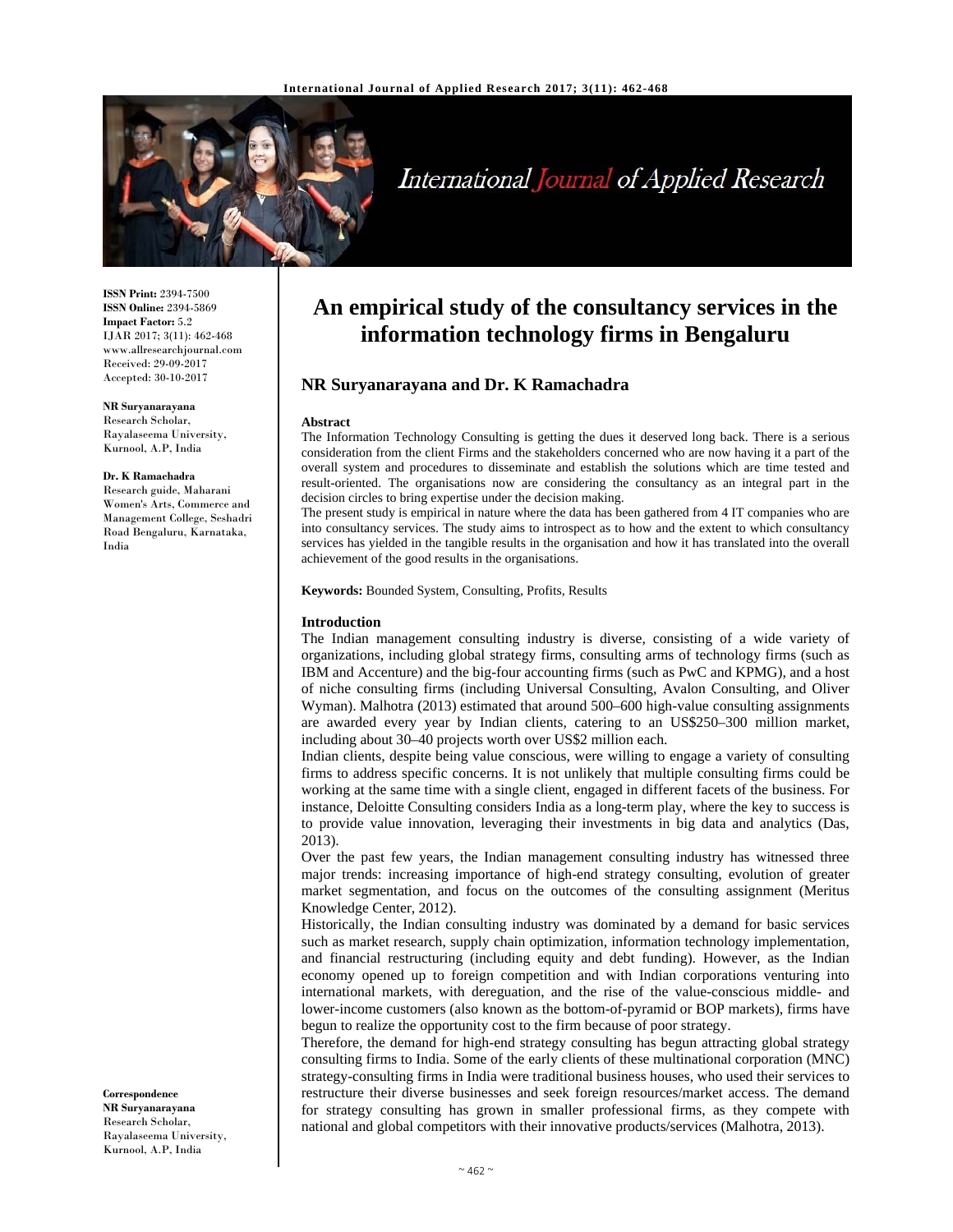#### **Hypothesis Testing**

The survey is undertaken in four Information Technology Firms which render consultancy services to the clients. The data is mustered from the IT Consultancy Firms and Client Firms. The data is received from the respondents in the IT Consultancy Firms and Client Firms. The questionnaires were circulated and the responses received and have been statistically treated. The Results for hypothesis are as under

#### **Hypothesis 1**

| $H_1$ :   | The strategic issues of the IT client firms are not<br>combated by the consultancy firms |
|-----------|------------------------------------------------------------------------------------------|
| $H_{1a}:$ | The strategic issues of the IT client firms are<br>combated by the consultancy firms     |

The consulting in IT industry has bestowed the client firms with the strategic issues in the upfront providing them a competitive edge over the competitors. The scores are collected through responses for variables under consideration as applicable to Hypothesis 1. The analysis and interpretation are given as under.

#### **Key to the variables**

| H1F1 | Launching of the product                     |
|------|----------------------------------------------|
| H1F2 | Implementing the system to pay the suppliers |
| H1F3 | Running the Department by managing functions |

#### **Chi-Square Test Test Statisti**

|  | <b>Test Statistics</b> |  |
|--|------------------------|--|
|  |                        |  |

|                                                     | <b>H1F1</b>         | <b>H1F2</b>         | <b>H1F3</b> |  |  |
|-----------------------------------------------------|---------------------|---------------------|-------------|--|--|
| Chi-Square                                          | 19.333 <sup>a</sup> | 12.590 <sup>b</sup> | $34.205^a$  |  |  |
| Df                                                  |                     |                     |             |  |  |
| <b>Table Values For various significance Levels</b> |                     |                     |             |  |  |
| <b>Significance Levels</b>                          | <b>Table Values</b> |                     |             |  |  |
| 0.99                                                | 0.297               | 0.297               | 0.297       |  |  |
| 0.95                                                | 0.711               | 0.711               | 0.711       |  |  |
| 0.90                                                | 1.064               | 1.064               | 1.064       |  |  |
| 0.75                                                | 1.923               | 1.923               | 1.923       |  |  |

#### **Analysis and Interpretation**

| Conclusion 1    | The data responses from the sample responses indicate that each variable shows that the calculated values for<br>each identified variable is more than the table value |
|-----------------|------------------------------------------------------------------------------------------------------------------------------------------------------------------------|
| Conclusion $21$ | There seems to be a significant and strong association between the variables for the said hypothesis                                                                   |

The strategic issues of the Information Technology client firms are combated by the consultancy firm's strategic issues of Information technology client firms consultancy firms

### **Correlation between strategic issues of it client firms and consultancy firms**

The study establishes the relationship between the traders ease of doing business with that of the Tax. The correlation coefficient values are as under Table

| <b>Correlations</b> |                            |             |             |             |  |
|---------------------|----------------------------|-------------|-------------|-------------|--|
|                     |                            | <b>H1F1</b> | <b>H1F2</b> | <b>H1F3</b> |  |
|                     | <b>Pearson Correlation</b> |             | $.963**$    | $.921**$    |  |
| H1F1                | Sig. (2-tailed)            |             | .000        | .000        |  |
|                     | N                          | 39          | 39          | 39          |  |
|                     | <b>Pearson Correlation</b> | $.963**$    |             | $.918***$   |  |
| H1F2                | Sig. (2-tailed)            | .000        |             | .000        |  |
|                     | N                          | 39          | 39          | 39          |  |
|                     | <b>Pearson Correlation</b> | $.921**$    | $.918***$   |             |  |
| H1F3                | Sig. (2-tailed)            | .000        | .000        |             |  |
|                     | N                          | 39          | 39          | 39          |  |

\*\*. Correlation is significant at the 0.01 level (2-tailed).

The variable Launching of the product shows high positive correlation with Implements the system to pay the suppliers. There were significant inter-correlations among the independent variables with three items. The result indicate high of positive correlation among variables

#### **One-sample kolmogorov-smirnov test**

| <b>One-Sample Kolmogorov-Smirnov Test</b> |                |             |             |             |  |
|-------------------------------------------|----------------|-------------|-------------|-------------|--|
|                                           |                | <b>H1F1</b> | <b>H1F2</b> | <b>H1F3</b> |  |
| N                                         | 39             | 39          | 39          |             |  |
| Normal Parameters <sup>a</sup>            | Mean           | 3.97        | 4.08        | 4.23        |  |
|                                           | Std. Deviation | 1.135       | 1.085       | 1.038       |  |
|                                           | Absolute       | .253        | .290        | .309        |  |
| <b>Most Extreme Differences</b>           | Positive       | .183        | .198        | .229        |  |
|                                           | Negative       | $-253$      | $-.290$     | $-.309$     |  |
| Kolmogorov-Smirnov Z                      | 1.578          | 1.809       | 1.931       |             |  |
| Asymp. Sig. (2-tailed)                    |                | .014        | .003        | .001        |  |
| a. Test distribution is Normal.           |                |             |             |             |  |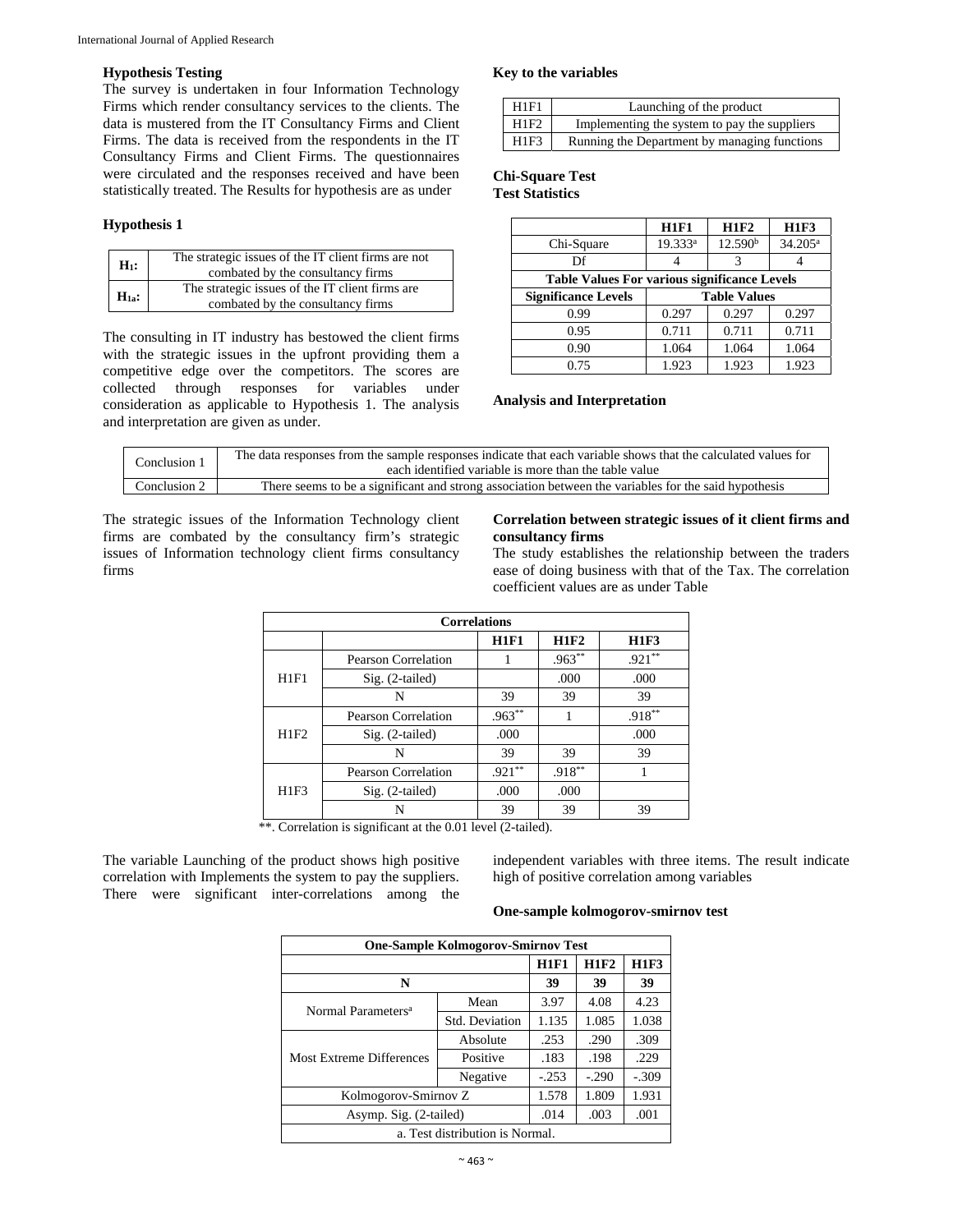#### **Conclusion**

|      | <b>Null Hypothesis</b> | <b>Test Statistic</b> | <b>Table Values</b> | <b>Null Hypothesis Conclusion</b> |
|------|------------------------|-----------------------|---------------------|-----------------------------------|
| H1F1 | Same                   | 3.97                  | 1.578               | Reject                            |
| H1F2 | Same                   | 4.08                  | .809                | Reject                            |
| H1F3 | Same                   | 4.23                  | .931                | Reject                            |

The 2 tailed test of one sample indicate that the distribution in respect the three variables is normal Launching of the product, and implementing the system to pay the suppliers, and Running the Department by managing functions

#### **Factor analysis**

The factor analysis is done to see which parameters figures more important than the others.

**Communalities** 

|                                                              | <b>Extraction</b>                              |
|--------------------------------------------------------------|------------------------------------------------|
| H1F1                                                         | .967                                           |
| H1F <sub>2</sub>                                             | .965                                           |
| H1F3                                                         | .936                                           |
| -<br>$\cdots$<br>$\sim$<br><b>Contract Contract Contract</b> | $\cdots$<br>$\cdot$<br>$\sim$<br>$\sim$ $\sim$ |

Extraction Method: Principal Componenet Analysis

| <b>Total Variance Explained</b> |                                                  |                            |                              |                                            |               |                     |  |
|---------------------------------|--------------------------------------------------|----------------------------|------------------------------|--------------------------------------------|---------------|---------------------|--|
|                                 |                                                  | <b>Initial Eigenvalues</b> |                              | <b>Extraction Sums of Squared Loadings</b> |               |                     |  |
| Component                       | <b>Total</b>                                     |                            | % of Variance   Cumulative % | Total                                      | % of Variance | <b>Cumulative %</b> |  |
|                                 | 2.868                                            | 95.605                     | 95.605                       | 2.868                                      | 95.605        | 95.605              |  |
|                                 | .095                                             | 3.152                      | 98.757                       |                                            |               |                     |  |
|                                 | .037                                             | 1.243                      | 100.000                      |                                            |               |                     |  |
|                                 | Extraction Method: Principal Component Analysis. |                            |                              |                                            |               |                     |  |

The factor analysis extracted the H1F1 parameter namely Launching of the has strong product bearing under the study.

| <b>Component Matrix<sup>a</sup></b>              |           |  |  |  |
|--------------------------------------------------|-----------|--|--|--|
|                                                  | Component |  |  |  |
|                                                  |           |  |  |  |
| H1F1                                             | .983      |  |  |  |
| H1F2                                             | .982      |  |  |  |
| H1F3                                             | .968      |  |  |  |
| Extraction Method: Principal Component Analysis. |           |  |  |  |
| a. 1 components extracted.                       |           |  |  |  |

|      | Anova                 |                       |    |                    |        |      |  |  |
|------|-----------------------|-----------------------|----|--------------------|--------|------|--|--|
|      |                       | <b>Sum of Squares</b> | df | <b>Mean Square</b> |        | Sig. |  |  |
|      | <b>Between Groups</b> | 42.136                |    | 10.534             | 52.377 | .000 |  |  |
| H1F1 | Within Groups         | 6.838                 | 34 | .201               |        |      |  |  |
|      | Total                 | 48.974                | 38 |                    |        |      |  |  |
|      | <b>Between Groups</b> | 39.660                |    | 9.915              | 65.976 | .000 |  |  |
| H1F2 | Within Groups         | 5.110                 | 34 | .150               |        |      |  |  |
|      | Total                 | 44.769                | 38 |                    |        |      |  |  |

#### **Analysis & Interpretation**

The ANOVA test between the launching of the product and Implement system to pay the suppliers. The influence of launching of the product and Implement the system to pay the suppliers is found to be insignificant.

### **Hypothesis 2**

| $H_{1b}$ : | There is no relationship between the management<br>consultancy and value creation of sample IT firms |
|------------|------------------------------------------------------------------------------------------------------|
| $H_{1c}$ : | There is a relationship between the management<br>consultancy and value creation of sample IT firms  |

The consulting in IT industry provides varied consultancy services on various fronts to the client firms. The scores are collected through responses for variables under consideration as applicable to Hypothesis 2. The analysis and interpretation are given as under.

#### **Key to the variables**

| H2F1        | Analytical skills           |
|-------------|-----------------------------|
| H2F2        | <b>Communication skills</b> |
| H2F3        | Strategic skills            |
| <b>H2F4</b> | <b>Operational skills</b>   |
| H2F5        | General business skills     |
| H2F6        | People skills               |
| H2F7        | Financial skills            |

**Chi-square test Test statistics** 

|                                                     | H2F1                  | H2F2                | H2F3             | <b>H2F4</b>         | <b>H2F5</b> | H <sub>2F6</sub>    | H2F7       |  |
|-----------------------------------------------------|-----------------------|---------------------|------------------|---------------------|-------------|---------------------|------------|--|
|                                                     |                       |                     |                  |                     |             |                     |            |  |
| Chi-Square                                          | $46.358$ <sup>a</sup> | 45.604 <sup>a</sup> | $44.755^{\rm a}$ | 44.094 <sup>a</sup> | $28.340^a$  | 44.000 <sup>a</sup> | $39.283^a$ |  |
| Df                                                  |                       |                     |                  |                     |             | 4                   |            |  |
| <b>Table Values For various significance Levels</b> |                       |                     |                  |                     |             |                     |            |  |
| <b>Significance Levels</b>                          | <b>Table Values</b>   |                     |                  |                     |             |                     |            |  |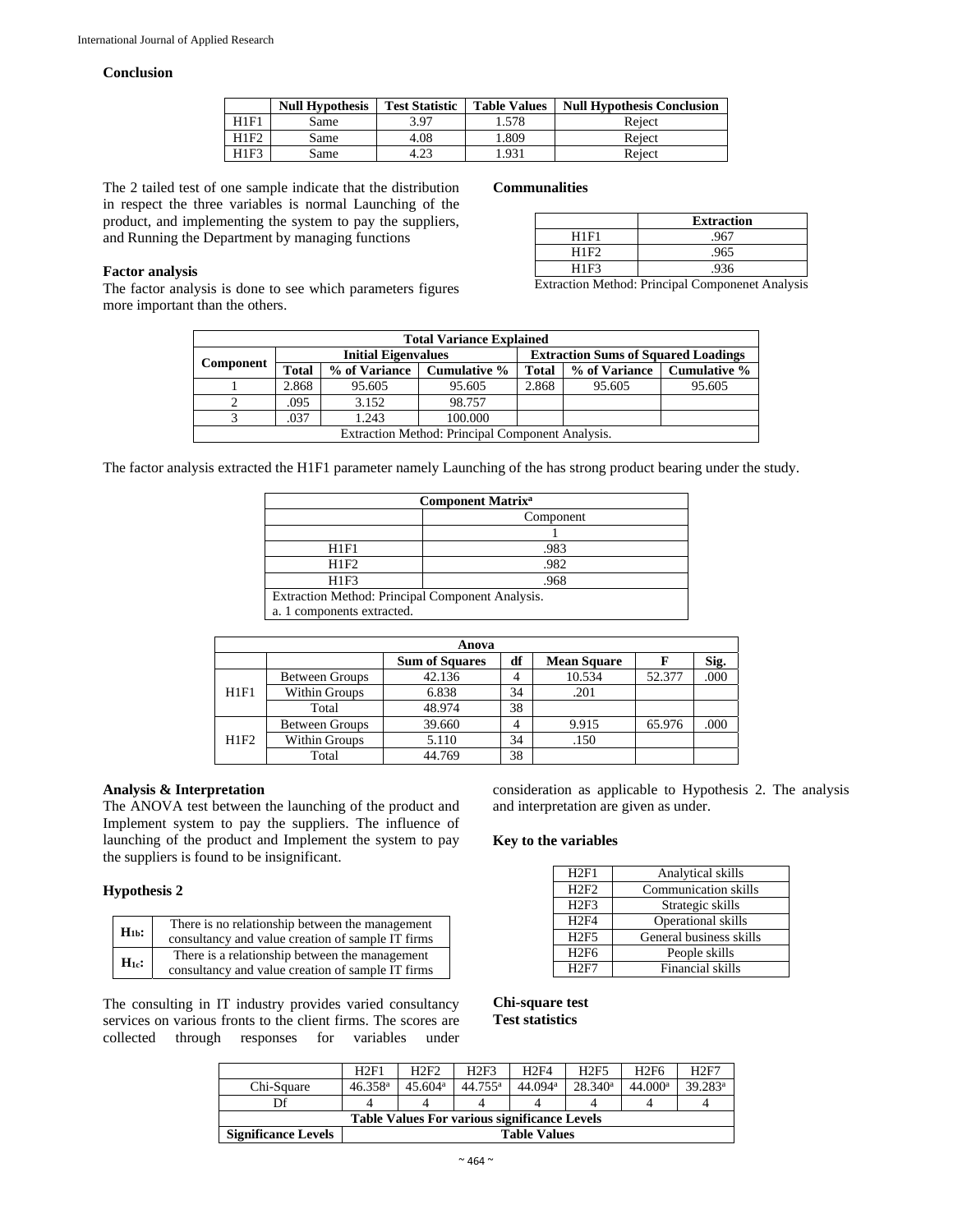| 0.99 | 0.297 | 0.297 | 0.297 | 0.297 | 0.297 | 0.297 | 0.297 |
|------|-------|-------|-------|-------|-------|-------|-------|
| 0.95 | 0.711 | 0.711 | 0.711 | 0.711 | 0.711 | 0.711 | 0.711 |
| 0.90 | .064  | .064  | 1.064 | .064  | 1.064 | 1.064 | 1.064 |
| 0.75 | .923  | .923  | 1.923 | 1.923 | 1.923 | 1.923 | .923  |

The Chi-Square test analysis was applied to the 2 second hypothesis The results for the above Test are as under

# **Analysis and Interpretation**

| Conclusion 1 | The data responses from the sample responses indicate that each variable shows that the calculated values<br>for each identified variable is more than the table value |
|--------------|------------------------------------------------------------------------------------------------------------------------------------------------------------------------|
| Conclusion 2 | There seems to be a significant and strong association between the variables for the said hypothesis                                                                   |

# **Correlation between the management consultancy and value creation for the sample it firm**

The study establishes the relationship between the values creations for the sample Information Technology firm The correlation coefficient values are as under Table.

| <b>Correlations</b>        |                            |                                                              |          |              |              |                  |           |                  |                  |
|----------------------------|----------------------------|--------------------------------------------------------------|----------|--------------|--------------|------------------|-----------|------------------|------------------|
|                            |                            | H2F1                                                         | H2F2     | H2F3         | H2F4         | H <sub>2F5</sub> |           | H <sub>2F6</sub> | H <sub>2F7</sub> |
|                            | Pearson Correlation        | $\mathbf{1}$                                                 | .988*    | $.977**$     | $.963*$      | .952**           | $.983**$  |                  | $.975^{*}$       |
| H2F1                       | Sig. (2-tailed)            |                                                              | .000     | .000         | .000         | .000             |           | .000             | .000             |
|                            | N                          | 106                                                          | 106      | 106          | 106          | 106              | 106       |                  | 106              |
| <b>Pearson Correlation</b> |                            | $.988*$                                                      | 1        | $.987**$     | $.973**$     | $.951**$         |           | $.993**$         | $.976*$          |
| H2F2                       | Sig. (2-tailed)            | .000                                                         |          | .000         | .000         | .000             |           | .000             | .000             |
|                            | N                          | 106                                                          | 106      | 106          | 106          | 106              |           | 106              | 106              |
|                            | <b>Pearson Correlation</b> | $.977*$                                                      | $.987^*$ | $\mathbf{1}$ | $.979*$      | $.952*$          | $.993*$   |                  | .981*            |
| H2F3                       | Sig. (2-tailed)            | .000                                                         | .000     |              | .000         | .000             |           | .000             | .000             |
|                            | N                          | 106                                                          | 106      | 106          | 106          | 106              |           | 106              | 106              |
|                            | <b>Pearson Correlation</b> | $.963*$                                                      | $.973**$ | $.979**$     | $\mathbf{1}$ | $.956*$          | $.979**$  |                  | $.980^{*}$       |
| <b>H2F4</b>                | Sig. (2-tailed)            | .000                                                         | .000     | .000         |              | .000             |           | .000             | .000             |
|                            | N                          | 106                                                          | 106      | 106          | 106          | 106              |           | 106              | 106              |
|                            | <b>Pearson Correlation</b> | $.952**$                                                     | $.951**$ | $.952**$     | $.956*$      | $\mathbf{1}$     | $.953**$  |                  | $.964*$          |
| H2F5                       | Sig. (2-tailed)            | .000                                                         | .000     | .000         | .000         |                  |           | .000             | .000             |
|                            | N                          | 106                                                          | 106      | 106          | 106          | 106              |           | 106              | 106              |
|                            | Pearson Correlation        | $.983*$                                                      | .993*    | .993*        | $.979*$      | $.953*$          |           | $\mathbf{1}$     | .981*            |
| H <sub>2F6</sub>           | Sig. (2-tailed)            | .000                                                         | .000     | .000         | .000         | .000             |           |                  | .000             |
|                            | N                          | 106                                                          | 106      | 106          | 106          | 106              |           | $\overline{106}$ | 106              |
|                            | <b>Pearson Correlation</b> | .975*                                                        | $.976**$ | $.981**$     | .980**       | $.964**$         | $.981**$  |                  | $\mathbf{1}$     |
| H2F7                       | Sig. (2-tailed)            | .000                                                         | .000     | .000         | .000         | .000             | .000      |                  |                  |
|                            | N                          | 106                                                          | 106      | 106          | 106          | 106              | 106       |                  | 106              |
|                            |                            | **. Correlation is significant at the 0.01 level (2-tailed). |          |              |              |                  |           |                  |                  |
|                            |                            | <b>Correlations</b>                                          |          |              |              |                  |           |                  |                  |
|                            |                            |                                                              | H2F1     | H2F2         | H2F3         | H2F4             | H2F5      | H <sub>2F6</sub> | H2F7             |
|                            |                            | <b>Correlation Coefficient</b>                               | 1.000    | $.983**$     | $.969*$      | $.943*$          | $.930**$  | $.979**$         | $.972^{*}$       |
|                            | H2F1                       | Sig. (2-tailed)                                              |          | .000         | .000         | .000             | .000      | .000             | .000             |
|                            |                            | N                                                            | 106      | 106          | 106          | 106              | 106       | 106              | 106              |
|                            |                            | <b>Correlation Coefficient</b>                               | .983**   | 1.000        | .985*        | .958*            | $.927**$  | $.995*$          | $.970**$         |
|                            | H2F2                       | Sig. (2-tailed)                                              | .000     |              | .000         | .000             | .000      | .000             | .000             |
|                            |                            | N                                                            | 106      | 106          | 106          | 106              | 106       | 106              | 106              |
|                            |                            | <b>Correlation Coefficient</b>                               | $.969**$ | $.985***$    | 1.000        | $.970*$          | $.923**$  | $.990*$          | $.967**$         |
|                            | H2F3                       | Sig. (2-tailed)                                              | .000     | .000         |              | .000             | .000      | .000             | .000             |
|                            |                            | N                                                            | 106      | 106          | 106          | 106              | 106       | 106              | 106              |
|                            |                            | <b>Correlation Coefficient</b>                               | $.943*$  | $.958*$      | $.970*$      | 1.000            | $.926*$   | $963*$           | $.966*$          |
| Kendall's tau b            | H2F4                       | Sig. (2-tailed)                                              | .000     | .000         | .000         |                  | .000      | .000             | .000             |
|                            |                            | N                                                            | 106      | 106          | 106          | 106              | 106       | 106              | 106              |
|                            |                            | <b>Correlation Coefficient</b>                               | $.930**$ | $.927**$     | $.923*$      | $.926*$          | 1.000     | $.928*$          | $.945**$         |
|                            | H2F5                       | Sig. (2-tailed)                                              | .000     | .000         | .000         | .000             |           | .000             | .000             |
|                            |                            | N                                                            | 106      | 106          | 106          | 106              | 106       | 106              | 106              |
|                            |                            | <b>Correlation Coefficient</b>                               | $.979**$ | $.995***$    | $.990**$     | $.963*$          | $.928**$  | 1.000            | $.974**$         |
|                            | H <sub>2F6</sub>           | Sig. (2-tailed)                                              | .000     | .000         | .000         | .000             | .000      |                  | .000             |
|                            |                            | N                                                            | 106      | 106          | 106          | 106              | 106       | 106              | 106              |
|                            |                            | <b>Correlation Coefficient</b>                               | $.972**$ | $.970*$      | $.967*$      | $.966*$          | $.945***$ | $974*$           | 1.000            |
|                            | H2F7                       | Sig. (2-tailed)                                              | .000     | .000         | .000         | .000             | .000      | .000             |                  |
|                            |                            | N                                                            | 106      | 106          | 106          | 106              | 106       | 106              | 106              |
|                            |                            | <b>Correlation Coefficient</b>                               | 1.000    | $.989**$     | $.981*$      | $.964*$          | $.964*$   | $.988*$          | $.987**$         |
| Spearman's rho             | H2F1                       | Sig. (2-tailed)                                              |          | .000         | .000         | .000             | .000      | .000             | .000             |
|                            |                            | N                                                            | 106      | 106          | 106          | 106              | 106       | 106              | 106              |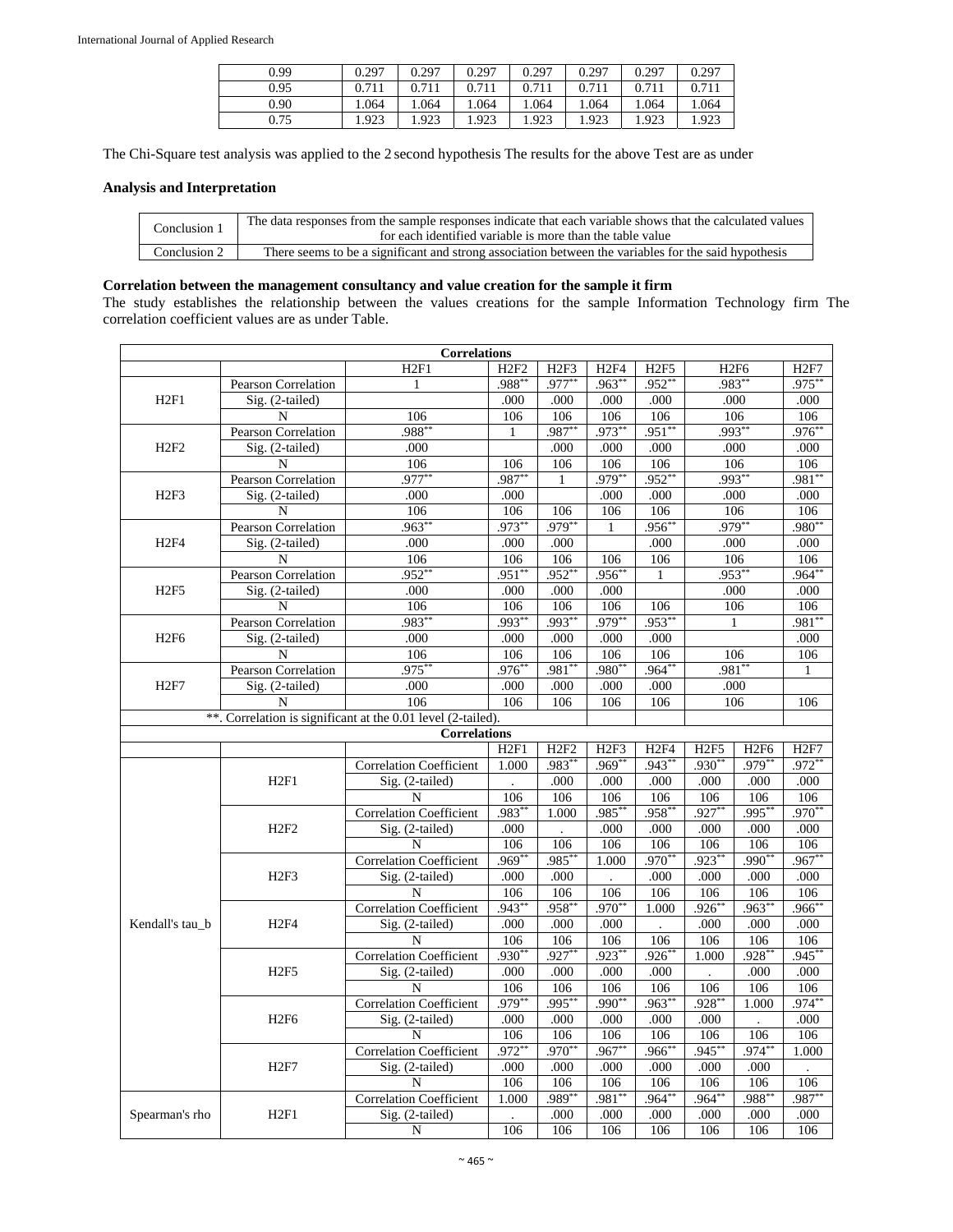|  |                  | <b>Correlation Coefficient</b>                               | $.989**$  | 1.000    | $.991***$ | $.974***$ | $.960**$  | $.999***$ | $.984**$  |
|--|------------------|--------------------------------------------------------------|-----------|----------|-----------|-----------|-----------|-----------|-----------|
|  | H2F2             | $Sig. (2-tailed)$                                            | .000      |          | .000      | .000      | .000      | .000      | .000      |
|  |                  | N                                                            | 106       | 106      | 106       | 106       | 106       | 106       | 106       |
|  |                  | <b>Correlation Coefficient</b>                               | $.981**$  | $.991**$ | 1.000     | $.982**$  | $.956***$ | $.993**$  | $.979**$  |
|  | H2F3             | $Sig. (2-tailed)$                                            | .000      | .000     |           | .000      | .000      | .000      | .000      |
|  |                  | N                                                            | 106       | 106      | 106       | 106       | 106       | 106       | 106       |
|  |                  | <b>Correlation Coefficient</b>                               | $.964**$  | $.974**$ | $.982**$  | 1.000     | $.957**$  | $.976***$ | $.977**$  |
|  | H2F4             | $Sig. (2-tailed)$                                            | .000      | .000     | .000      |           | .000      | .000      | .000      |
|  |                  | N                                                            | 106       | 106      | 106       | 106       | 106       | 106       | 106       |
|  |                  | <b>Correlation Coefficient</b>                               | $.964***$ | $.960**$ | $.956***$ | $.957**$  | 1.000     | $.961**$  | $.971**$  |
|  | H2F5             | $Sig. (2-tailed)$                                            | .000      | .000     | .000      | .000      |           | .000      | .000      |
|  |                  | N                                                            | 106       | 106      | 106       | 106       | 106       | 106       | 106       |
|  |                  | <b>Correlation Coefficient</b>                               | $.988***$ | $.999**$ | $.993**$  | $.976***$ | $.961**$  | 1.000     | $.985***$ |
|  | H <sub>2F6</sub> | $Sig. (2-tailed)$                                            | .000      | .000     | .000      | .000      | .000      |           | .000      |
|  |                  | N                                                            | 106       | 106      | 106       | 106       | 106       | 106       | 106       |
|  |                  | <b>Correlation Coefficient</b>                               | .987**    | $.984**$ | $.979**$  | $.977**$  | $.971***$ | $.985***$ | 1.000     |
|  | H2F7             | $Sig. (2-tailed)$                                            | .000      | .000     | .000      | .000      | .000      | .000      |           |
|  |                  | N                                                            | 106       | 106      | 106       | 106       | 106       | 106       | 106       |
|  |                  | **. Correlation is significant at the 0.01 level (2-tailed). |           |          |           |           |           |           |           |

There were significant inter-correlations among independent variable with seven items. The variables are Analytical skills, Communication skills, Strategic skills, Operational skills, General business skills, People skills and financial skills.

There tends to congruence between the correlations calculated between Pearson Kendall and of as well as Spearman.

The IT consultancy is a very vast industry which includes a wide range of factors in consulting. Right from Analytical skills, communication skills, strategic skills, operational skills, General Business skills, people skills and financial skills and many others.

There exists a high degree of correlation between the Analytical skills and people skills with  $r=1.993$  and also between strategic skills and people skills tend to exhibit high correlation. There is a high degree of positive correlation from among the seven variable identified under considerations.

There tends to congruence between the correlations calculated between Pearson Kendall and of as well as Spearman.

The correlation values computed show high degree of positive correlations. This indicates that the correlation exhibit consistency under all the measurement models

#### **Factor Analysis**

The factor analysis is done to see which parameters figures more important than the others.

#### **Factor Analysis**

Various variable identified under hypothesis2 are subjected of the variable from among the seven parameters

| <b>Communalities</b>                             |         |            |  |  |  |  |  |
|--------------------------------------------------|---------|------------|--|--|--|--|--|
|                                                  | Initial | Extraction |  |  |  |  |  |
| H2F1                                             | 1.000   | .977       |  |  |  |  |  |
| H2F2                                             | 1.000   | .986       |  |  |  |  |  |
| H2F3                                             | 1.000   | .986       |  |  |  |  |  |
| <b>H2F4</b>                                      | 1.000   | .975       |  |  |  |  |  |
| <b>H2F5</b>                                      | 1.000   | .946       |  |  |  |  |  |
| H <sub>2F6</sub>                                 | 1.000   | .990       |  |  |  |  |  |
| <b>H2F7</b>                                      | 1.000   | .982       |  |  |  |  |  |
| Extraction Method: Principal Component Analysis. |         |            |  |  |  |  |  |

| <b>Total Variance Explained</b>                  |                            |               |              |       |                                            |                     |  |  |  |
|--------------------------------------------------|----------------------------|---------------|--------------|-------|--------------------------------------------|---------------------|--|--|--|
|                                                  | <b>Initial Eigenvalues</b> |               |              |       | <b>Extraction Sums of Squared Loadings</b> |                     |  |  |  |
| Component                                        | <b>Total</b>               | % of Variance | Cumulative % | Total | % of Variance                              | <b>Cumulative %</b> |  |  |  |
|                                                  | 6.840                      | 97.711        | 97.711       | 6.840 | 97.711                                     | 97.711              |  |  |  |
|                                                  | .069                       | .989          | 98.700       |       |                                            |                     |  |  |  |
| 3                                                | .041                       | .581          | 99.281       |       |                                            |                     |  |  |  |
|                                                  | .021                       | .295          | 99.576       |       |                                            |                     |  |  |  |
|                                                  | .017                       | .240          | 99.816       |       |                                            |                     |  |  |  |
| 6                                                | .008                       | .120          | 99.936       |       |                                            |                     |  |  |  |
|                                                  | .005                       | .064          | 100.000      |       |                                            |                     |  |  |  |
| Extraction Method: Principal Component Analysis. |                            |               |              |       |                                            |                     |  |  |  |

| <b>Component Matrix<sup>a</sup></b> |      |  |  |  |  |  |
|-------------------------------------|------|--|--|--|--|--|
| Component                           |      |  |  |  |  |  |
|                                     |      |  |  |  |  |  |
| H2F1                                | .988 |  |  |  |  |  |
| H2F2                                | .993 |  |  |  |  |  |
| H2F3                                | .993 |  |  |  |  |  |
| <b>H2F4</b>                         | .987 |  |  |  |  |  |
| H2F5                                | .972 |  |  |  |  |  |
| H <sub>2F6</sub>                    | .995 |  |  |  |  |  |
| H2F7                                | .991 |  |  |  |  |  |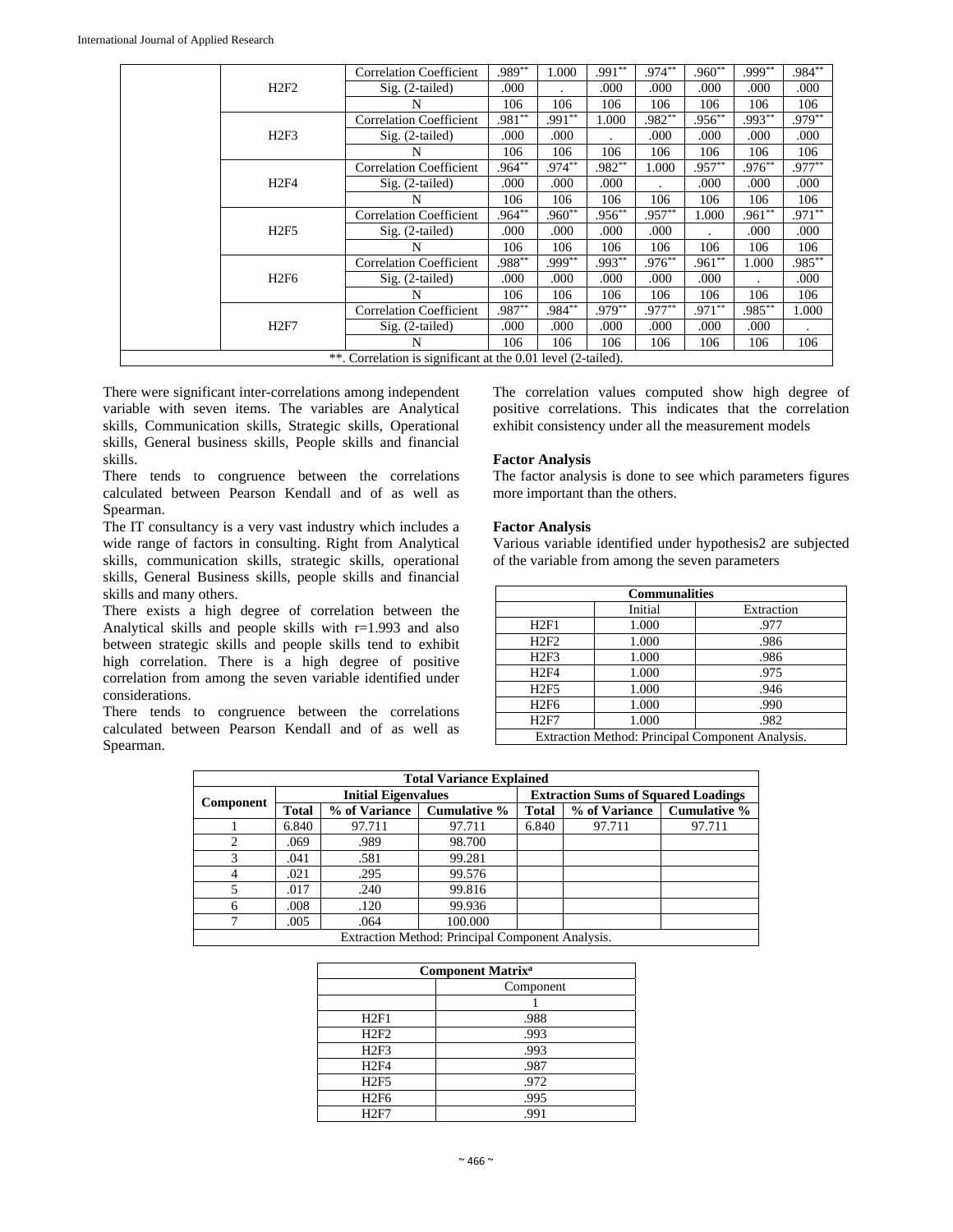The first variable, namely, Analytical skills tend to play dominance on other variable under consideration. The identified variable shows a strong bearing on the other parameters.

| <b>One-Sample Kolmogorov-Smirnov Test</b> |         |               |               |         |         |             |         |  |  |
|-------------------------------------------|---------|---------------|---------------|---------|---------|-------------|---------|--|--|
|                                           | H2F1    | H2F2          | H2F3          | H2F4    | H2F5    | <b>H2F6</b> | H2F7    |  |  |
|                                           | 106     | 106           | 106           | 106     | 106     | 106         | 106     |  |  |
| Mean                                      | 3.93    | 3.92          | 3.91          | 3.89    | 3.72    | 3.91        | 3.85    |  |  |
| Std. Deviation                            | 1.080   | 1.110         | 1.167         | 1.174   | 1.278   | 1.142       | 1.194   |  |  |
| Absolute                                  | .225    | .230          | .231          | .244    | .210    | .227        | .219    |  |  |
| Positive                                  | .162    | .166          | .174          | .171    | .158    | .169        | .167    |  |  |
| Negative                                  | $-.225$ | $-.230$       | $-.231$       | $-.244$ | $-.210$ | $-.227$     | $-.219$ |  |  |
| Kolmogorov-Smirnov Z                      |         |               | 2.383         | 2.509   | 2.165   | 2.339       | 2.258   |  |  |
| Asymp. Sig. (2-tailed)                    |         |               | .000          | .000    | .000    | .000        | .000    |  |  |
| a. Test distribution is Normal.           |         |               |               |         |         |             |         |  |  |
|                                           | .       | 2.316<br>.000 | 2.367<br>.000 |         |         |             |         |  |  |

Conclusion Null test statistic table value null the

#### **Conclusion**

|                  | <b>Null Hypothesis</b> | <b>Test Statistic</b> | <b>Table Values</b> | <b>Null Hypothesis Conclusion</b> |
|------------------|------------------------|-----------------------|---------------------|-----------------------------------|
| H2F1             | Same                   | 2.316                 | 3.93                | Reject                            |
| H2F2             | Same                   | 2.367                 | 3.92                | Reject                            |
| H2F3             | Same                   | 2.383                 | 3.91                | Reject                            |
| H <sub>2F4</sub> | Same                   | 2.509                 | 3.89                | Reject                            |
| H2F5             | Same                   | 2.165                 | 3.72                | Reject                            |
| H <sub>2F6</sub> | Same                   | 2.339                 | 3.91                | Reject                            |
| H2F7             | Same                   | 2.258                 | 3.85                | Reject                            |

### **Anova Analysis**

| Anova |                       |                       |                |                    |         |      |
|-------|-----------------------|-----------------------|----------------|--------------------|---------|------|
|       |                       | <b>Sum of Squares</b> | df             | <b>Mean Square</b> | F       | Sig. |
| H2F1  | <b>Between Groups</b> | 117.077               | 4              | 29.269             | 541.398 | .000 |
|       | Within Groups         | 5.460                 | 101            | .054               |         |      |
|       | Total                 | 122.538               | 105            |                    |         |      |
| H2F2  | <b>Between Groups</b> | 123.566               | 4              | 30.891             | 535.114 | .000 |
|       | Within Groups         | 5.831                 | 101            | .058               |         |      |
|       | Total                 | 129.396               | 105            |                    |         |      |
| H2F3  | <b>Between Groups</b> | 137.663               | $\overline{4}$ | 34.416             | 644.439 | .000 |
|       | Within Groups         | 5.394                 | 101            | .053               |         |      |
|       | Total                 | 143.057               | 105            |                    |         |      |
| H2F4  | <b>Between Groups</b> | 139.446               | 4              | 34.862             | 677.717 | .000 |
|       | Within Groups         | 5.195                 | 101            | .051               |         |      |
|       | Total                 | 144.642               | 105            |                    |         |      |
| H2F5  | <b>Between Groups</b> | 160.603               | $\overline{4}$ | 40.151             | 371.826 | .000 |
|       | Within Groups         | 10.906                | 101            | .108               |         |      |
|       | Total                 | 171.509               | 105            |                    |         |      |
| H2F6  | <b>Between Groups</b> | 132.059               | 4              | 33.015             | 667.265 | .000 |
|       | Within Groups         | 4.997                 | 101            | .049               |         |      |
|       | Total                 | 137.057               | 105            |                    |         |      |

The Anova test from among the six variables indicates that there is significance in the influence of the identified variables. The variable exhibit the tendency to have significant influence between and within the Groups identified therein.

#### **Conclusion**

The results indicate that the null hypothesis rejected and alternate hypothesis is accepted. Consultancy has acquired a new dimension in the Competitive era of today. The organisations are looking beyond the factual data. The Consultancy services have made a big difference in the modern organisations.

## **References**

- 1. Foreword by Aneeta Madhok, Chairperson, International Council of Management Consulting Institutes (2009-11) Management Consulting in India: Practice and Experiences for Business Excellence edited by U. K. Srivastava, Pramila Srivastava
- 2. Doctor of Philosophy; at the University of Leicester; by Nick Butler; School of Management; University of Leicester October 2008.
- 3. ISBN 978-0-9830266-0-0 ;LCCN; 2010916158 ;http://www.Booklocker.com; Contact Lew Sauder at: Lew@Consulting101Book.com; http://www.Consulting101Book.com